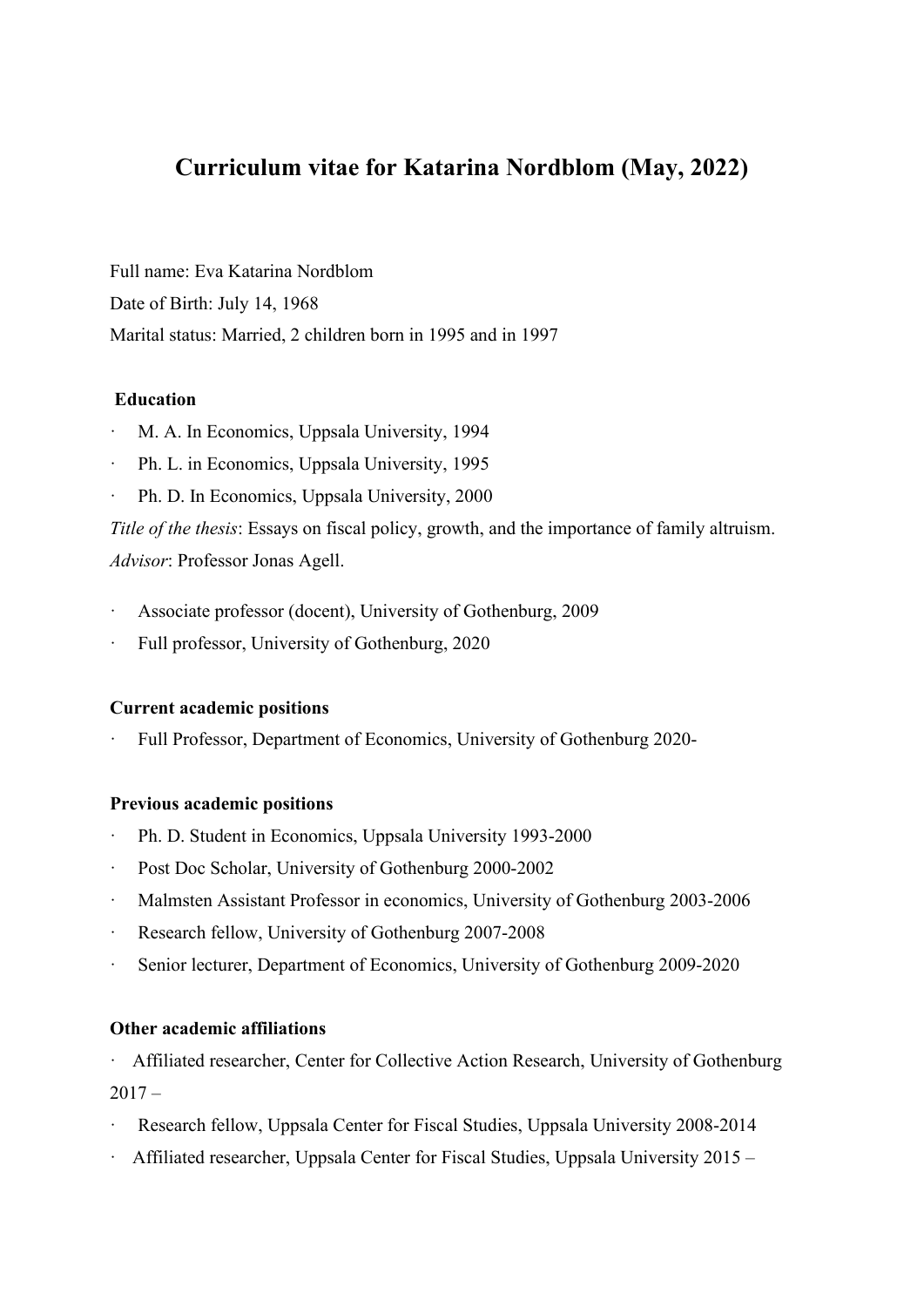### **Scholarships and received research grants as main applicant**

- ∙ Foundation for Economic Research in Western Sweden, 2020, SEK 510,000
- ∙ Swedish Research Council, 2017-2019, SEK 5,220,000
- ∙ Foundation for Economic Research in Western Sweden, 2015, SEK 622,000
- ∙ Jan Wallanders och Tom Hedelius foundation, 2009-2011, SEK 1,200,000
- ∙ Nordiska skattevetenskapliga forskningsrådet, 2008
- ∙ Royal Academy of Science, 2005
- ∙ Richard C. Malmstens Foundation, Assistant Professor 2003-2006
- ∙ Swedish Research Council, 2003-2005 KOLLA
- ∙ Foundation for Economic Research in Western Sweden, 2002
- ∙ Knut och Alice Wallenbergs scholarship to newly graduated female researchers, 2002-2003
- ∙ Swedish Research Council, 2002-2003, SEK 1,905,000
- ∙ Jan Wallanders och Tom Hedelius foundation, 2000-2003, SEK 580,000 Teaching

### **Teaching**

More than 1,000 hours of teaching on undergraduate level in both Swedish and English, about 300 on master's level, and slightly more than 100 hours on PhD level.

Course coordinator on all levels.

Supervision of more than 30 bachelor and master theses, grading committee of theses and master-theses coordinator

Program coordinator for the master program in economics 2018 –

## **Completed PhD supervision**

Advisor for Simon Wagura during most of his education, PhD in March 2013

Assistant advisor for Fredrik Andersson during most of his education, licentiate 2006, PhD in January 2011

Assistant advisor for Conny Wollbrant during his whole education, licentiate 2009, PhD in June 2010

Advisor for Niklas Jakobsson during his whole education, licentiate 2007, PhD in June 2010 Assistant advisor for Andreea Mitrut during the last part of her education, PhD in June 2008 Advisor for Elina Lampi during her whole education, PhD in June 2008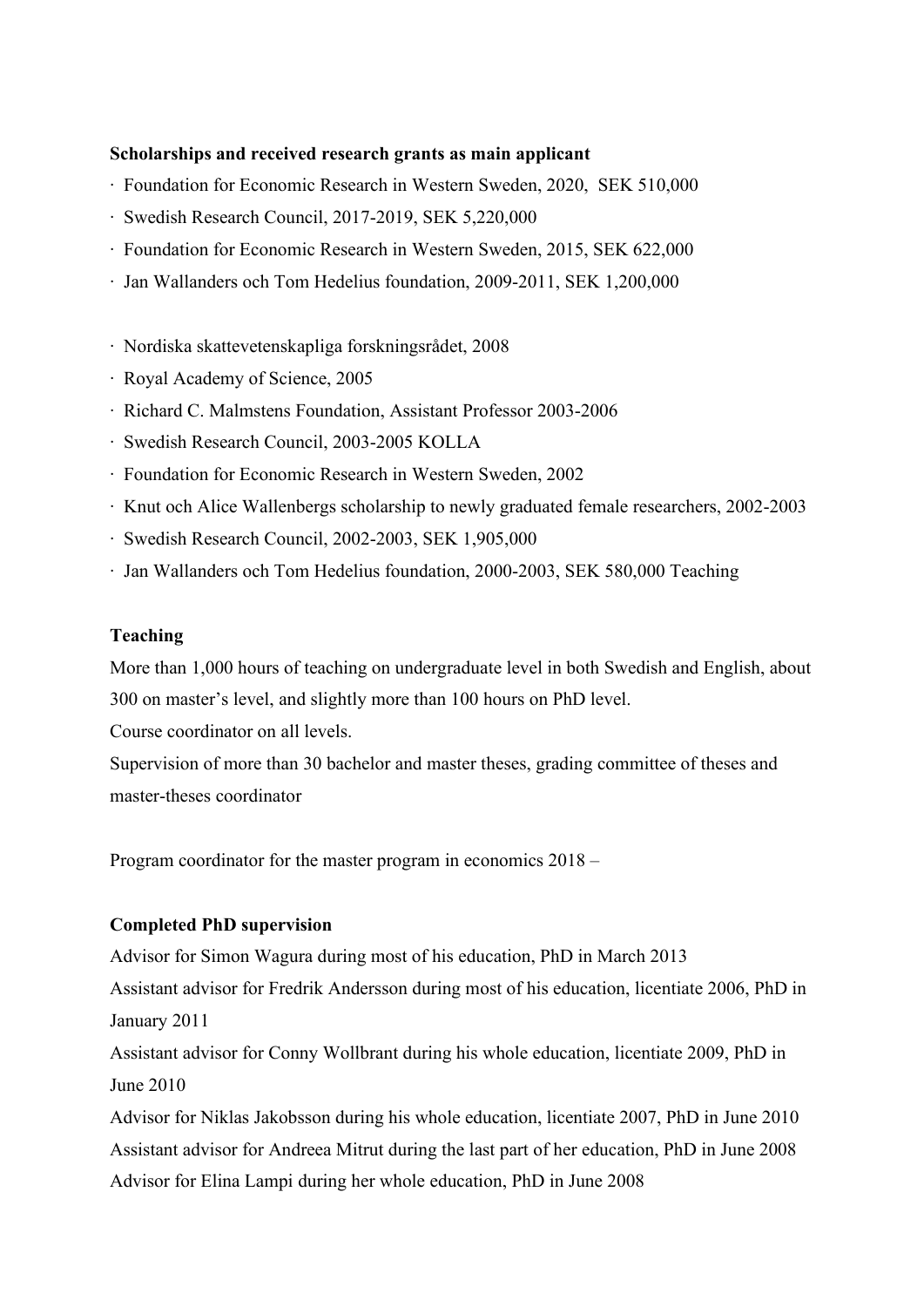Assistant advisor for Anna Brink during the last part of her education, PhD in 2003

#### **Pedagogical education**

- ∙ Validated courses Teaching and Learning in Higher Education, equivalent to 15 hp
- ∙ Pedagogical course for teachers in academia, 1994
- ∙ Pedagogical course in advising PhD students, 2008

#### **Leadership education**

- ∙ University management development program 2013-2014
- ∙ Leadership in academia 2004-2005

#### **Refereeing**

- ∙ B.E. Journal of Economic Analysis & Policy ∙ B.E. Journal of Theoretical Economics
- ∙ Bulletin of Economic Research ∙ Contemporary Economic Policy ∙ Demography
- ∙ Ecological Economics ∙ Economia Politica ∙ Economic Inquiry ∙ Economics Bulletin
- ∙ Environmental and Resource Economics ∙ European Journal of Political Economy
- ∙ European Journal of Social Security ∙ Experimental Economics ∙ Fiscal Studies
- ∙ International Economic Review ∙ International Tax and Public Finance ∙ Journal of Behavioral and Experimental Economics ∙ Journal of Economic Behavior & Organization

 ∙ Journal of Economic Inequality ∙ Journal of Economic Psychology ∙ Journal of European Economic Association ∙ Journal of Macroeconomics ∙ Journal of Public Economics ∙ Journal of Public Economic Theory ∙ Journal of Socio-Economics ∙ Journal of Tax Administration ∙ National Tax Journal ∙ Public Choice ∙ Public Finance Review ∙ Review of Economics of the Household ∙ Scandinavian Journal of Economics ∙ Southern Economic Journal

## **Opponent and grading committee**

∙ Grading committee doctoral dissertation, Sebastian Larsson, University of Gothenburg, spring 2022.

∙ Grading committee doctoral dissertation, Maksym Khomenko, University of Gothenburg, spring 2019.

∙ Grading committee doctoral dissertation, Thérèse Lind, Linköping University, spring 2019.

∙ Opponent final seminar before dissertation, Simon Felgendreher, Univ. of Gothenburg, fall 2017.

∙ Opponent doctoral dissertation, Sebastian Escobar, Uppsala University, spring 2017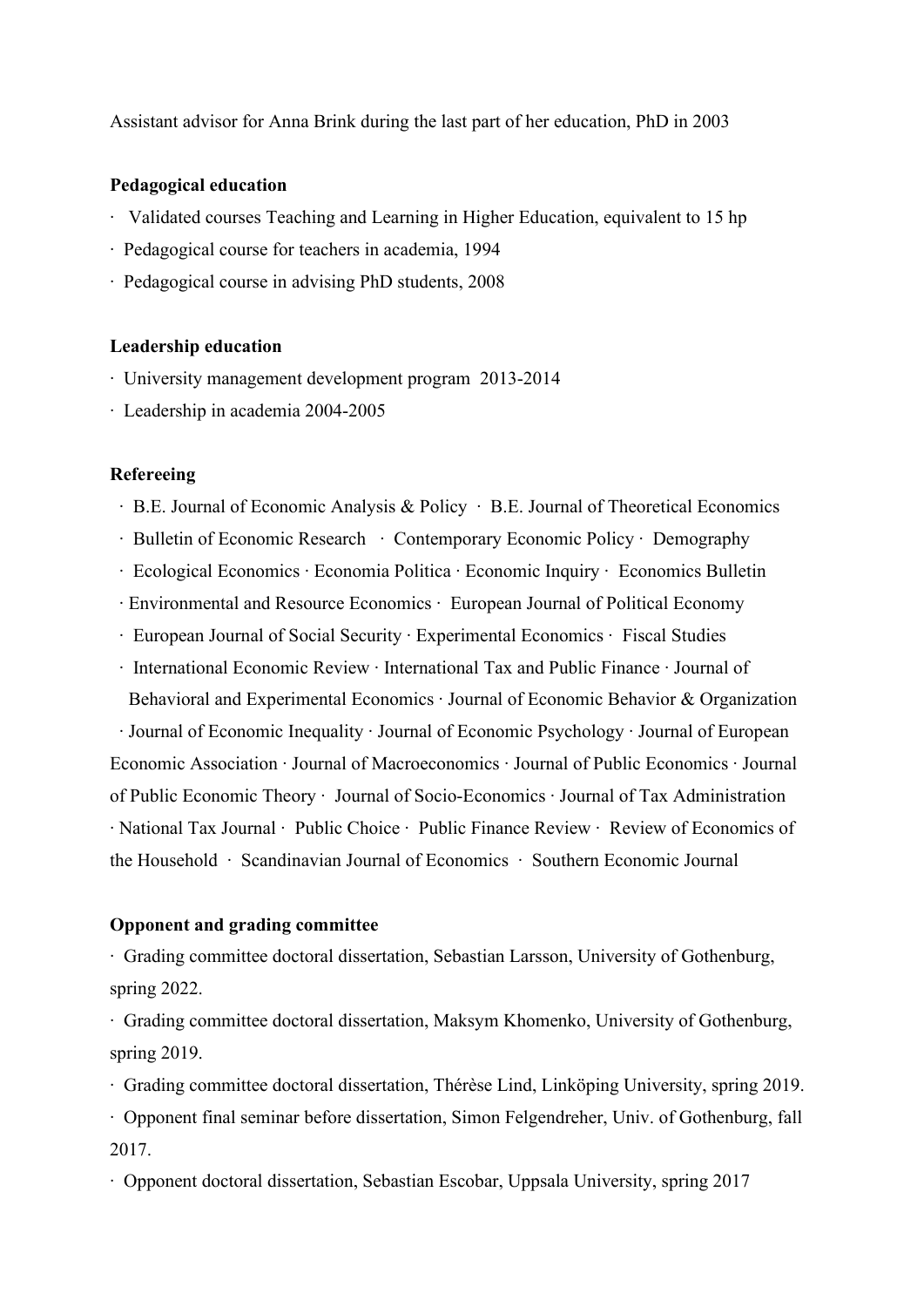∙ Opponent final seminar before dissertation, Jacob Lundberg, Uppsala Univ, spring 2017

∙ Grading committee doctoral dissertation, Andrea Martinangeli, Univ. of Gothenburg, spring 2017.

∙ Grading committee doctoral dissertation, Emelie Värja, University of Örebro, fall 2016

∙ Grading committee doctoral dissertation, Oana Borcan, University of Gothenburg, fall 2015

∙ Grading committee doctoral dissertation, Ina Blind, Uppsala University, fall 2015

∙ Grading committee doctoral dissertation, Svenja Gärtner, Univ. of Gothenburg, spring 2014

∙ Opponent final seminar before dissertation, Oscar Erixson, Uppsala University, fall 2013

∙ Grading committee doctoral dissertation, Mattias Nordin, Uppsala University, fall 2012

∙ Grading committee doctoral dissertation, Michele Valsecchi, Univ. of Gothenburg, fall 2012

∙ Grading committee doctoral dissertation, Eyerusalem Siba, Univ. of Gothenburg, fall 2011

∙ Grading committee doctoral dissertation, Pham Khanh Nam, Univ. of Gothenburg, spring 2011

∙ Grading committee doctoral dissertation, Jakob Winstrand, Uppsala University, fall 2010

∙ Grading committee doctoral dissertation, Camilla Andersson, Umeå University, spring 2010

∙ Grading committee doctoral dissertation, Mikael Witterblad, Umeå University, spring 2008

 ∙ Opponent doctoral dissertation, Magdalena Norberg-Schönfeldt, Umeå University, spring 2007

∙ Opponent final seminar before dissertation, Marcela Ibanez, University of Gothenburg, spring 2007.

 ∙ Opponent final seminar before dissertation, Camilo von Greiff, Stockholm University, spring 2007

∙ Opponent final seminar before dissertation, Anna Meyer, Lund University, fall 2006

 ∙ Opponent final seminar before dissertation, Uppsala University, Ruth-Aïda Nahum, fall 2005

∙ Opponent licentiate, Hanna Armelius, Uppsala University, spring 2002

∙ Opponent final seminar before dissertation, Henrik Hammar, Univ. of Gothenburg, 2001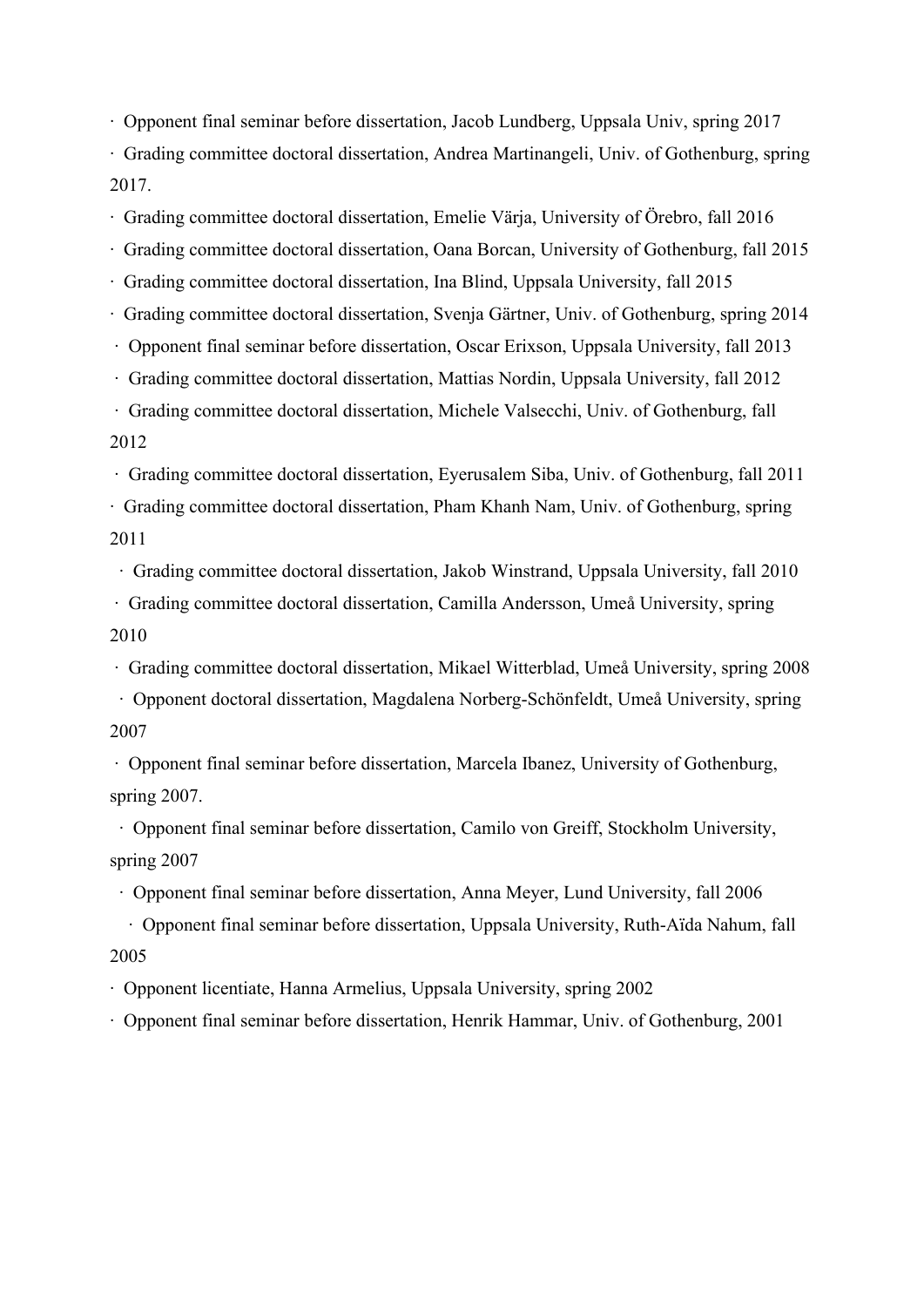### **Professional Evaluations for Academic Positions**

Review of candidates for Assistant Professor in Economics (biträdande lektor), Uppsala University, 2016

Review of candidates for Assistant Professor in Economics (forskarassistent), Uppsala University, 2015

Review of candidates for Senior Lecturer in Economics, Karlstad University, 2015

#### **Conferences**

- ∙ *14th GREIT Conference,* Lund, 19-20 June, 2019, Paper: Identifying challenges for sustainable tax policy.
- ∙ *73rd congress of the International Institute of Public Finance*, Tokyo, 18-20 August 2017, Paper: Tax evasion with a conscience.
- ∙ *72nd congress of the International Institute of Public Finance*, Lake Tahoe, 9-11 August 2016, Paper: Tax morale and policy intervention.
- ∙ *2nd Swedish national conference in economics,* Uppsala 16-17 September 2011, Paper: Loss Evasion and Tax Aversion
- ∙ *66th congress of the International Institute of Public Finance*, Uppsala 23-26 August 2010, Papers: Endogenous norms and life-cycle effects on black-market services; In the Shadows of Europe.
- ∙ *65th congress of the International Institute of Public Finance*, Cape Town 13-16 August 2009, Paper: Tax evasion with inspection budgets.
- ∙ *23rd annual conference of the European Society for Population Economics,* Seville 11-13 June 2009, Paper: Sibling and birth-order effects on time preferences and real-life decisions.
- ∙ *The economic child - interdisciplinary conference,* Milan, January 2009, Paper: Children's decisions under risk and ambiguity – behaviour and beliefs.
- ∙ *Second Nordic Workshop in Behavioural and Experimental Economics,* Gothenburg, November 2007, Paper: Money and Success – Sibling and Family Effects on Positional Concern.
- ∙ *14th International Research Seminar on Issues in Social Security,* Sigtuna, Sweden, June 2007: Paper: Explaining Gift Behavior: Altruism or Social Norms? Theory and Evidence from Romania.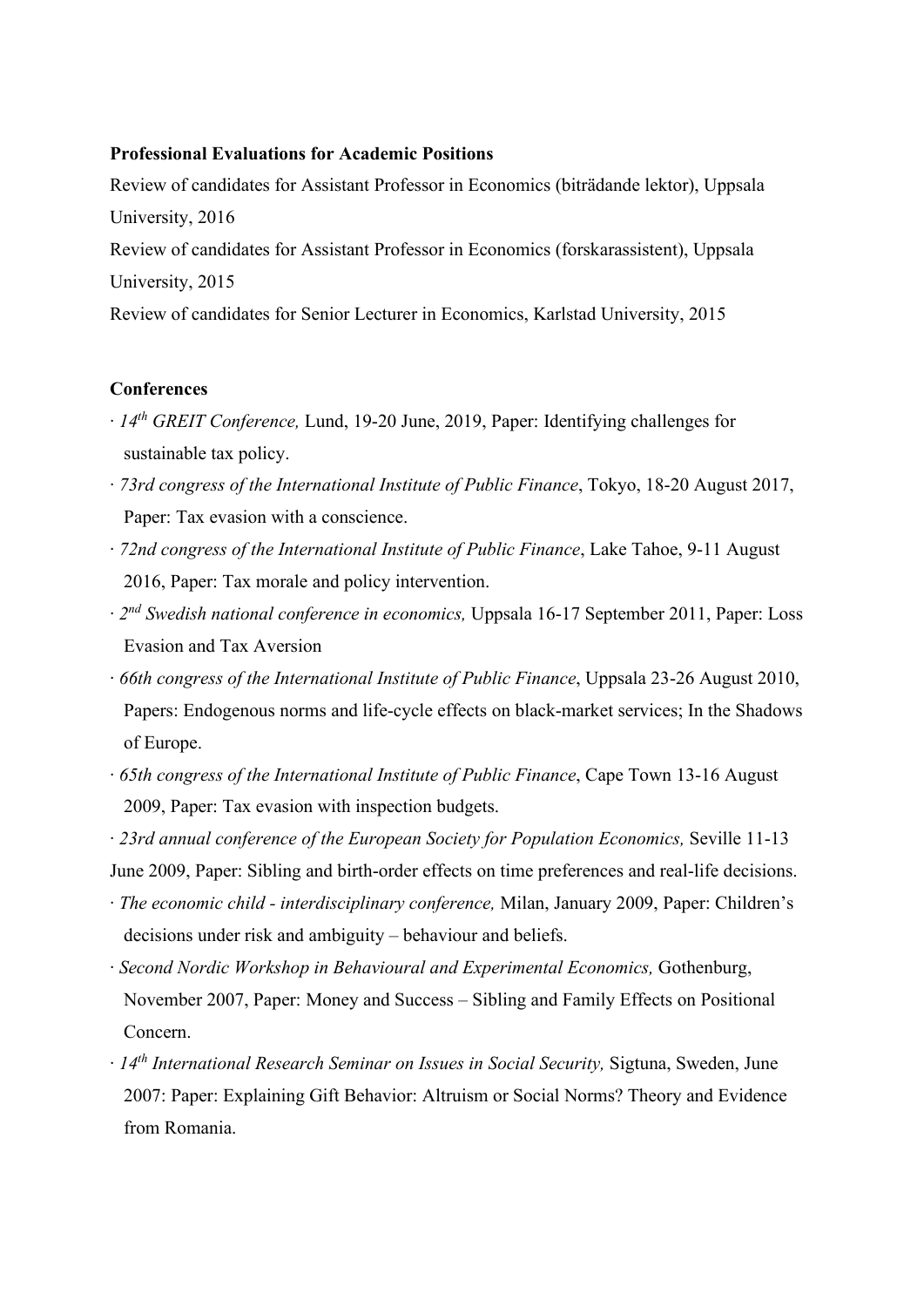- ∙ *Nordic Workshop on Tax Policy and Public Economics,* Bergen, November 2006: Paper: The importance of habit formation for environmental taxes.
- ∙ *62nd congress of the International Institute of Public Finance*, Cyprus 28-31 August 2006 Paper: The importance of habit formation for environmental taxes and Redistribution or Work? A welfare analysis of Swedish child-care fee reform.

∙ *19th annual conference of the European Society for Population Economics,* Paris 16-18 June 2005, Paper: Tax Avoidance and Intra-family Transfers.

∙ *Nordic Workshop on Tax Policy and Public Economics,* Helsinki, 26-27 November 2004, Paper: Tax Avoidance and Intra-family Transfers.

∙ *18th annual conference of the European Society for Population Economics,* Bergen 10-12 June 2004, Paper: Daycare quality and fee structure: Effects on labor supply and leisure composition.

- ∙ *59th congress of the International Institute of Public Finance*, Prague 24-29 August 2003 Paper: Tax Avoidance and Intra-Family Transfers
- ∙ *XVII annual conference of the European Society for Population Economics,* New York 13- 15 June 2003, Paper: Cohabitation and Marriage in a Risky World
- ∙ *XVI annual conference of the European Society for Population Economics,* Bilbao 13-15 June 2002, Paper: Bequests, Gifts, and Education – Swedish Evidence on Parent's Transfer Behavior.
- ∙ *57th congress of the International Institute of Public Finance*, Linz 27-30 August 2001, Paper: Bequest and Gift Motives - Swedish Evidence.
- ∙ *6th Spring Meeting of Young Economists*, Copenhagen, 31 March-1 April 2001, Paper: Is Increased Public Schooling Really a Policy for Equality?
- ∙ *56th congress of the International Institute of Public Finance*, Seville 28-31 August 2000, Paper: Is Increased Public Schooling Really a Policy for Equality?
- ∙ *12th annual conference of the European Society for Population Economics*, Amsterdam 4- 6 June 1998, Paper: Precautionary Savings and Altruism
- ∙ *Nordic Workshop in Productivity, Growth and Development*, Göteborg 28-29 November 1996, Paper: How Harmful is the Swedish Tax System to Economic Growth?

#### **Invited academic presentations**

- ∙ Online conference on behavioral public finance, 2021, invited keynote speaker
- ∙ Swedish society for tax law, 2018, invited keynote speaker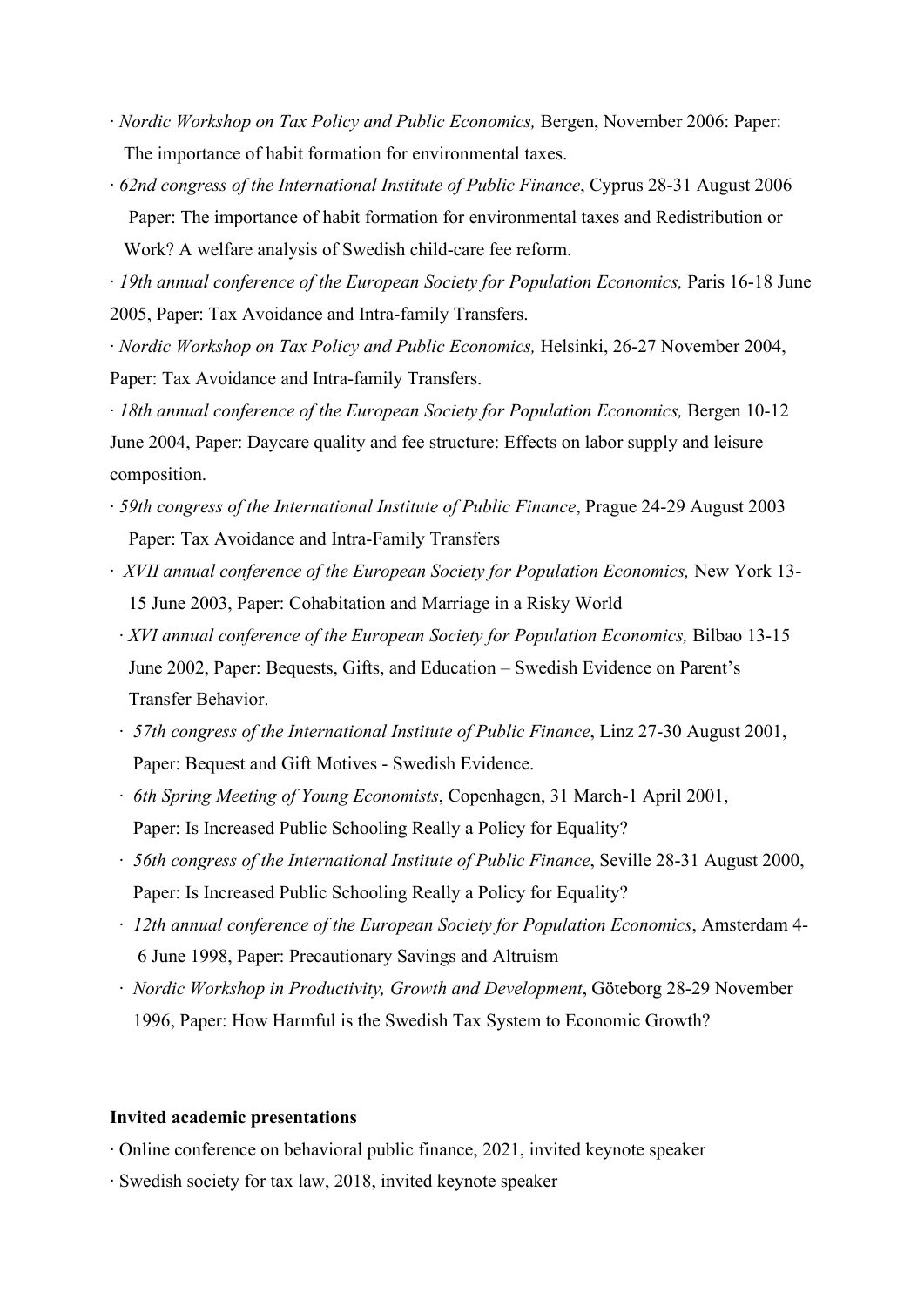- ∙ Conference for Swedish ministry of finance, 2018, invited speaker
- ∙ SNS, Stockholm, 2016 "Economic research on pensions"
- ∙ Economic Council, Stockholm, 2006 "Perceived Tax Evasion and the Importance of Trust"
- ∙ Nordic Meeting of Tax Economists, Uppsala, 2006, invited keynote speaker
- ∙ Swedish Seminar on Tax Research, Stockholm, 2006, invited discussant

#### **Invited popular presentations**

- ∙ Popular presentation about tax morale, 202[1Akademisk kvart: Skatte](https://www.youtube.com/watch?v=UFo7FWO-J70)moral YouTube
- ∙ Webinar on green nudges, SNS, 2020, invited speaker.
- ∙ Webinar on housing taxation, SNS, 2020, invited discussant.
- ∙ Webinar on the corona crisis and its economic and political effects, spring 2020 [https://www.youtube.com/watch?v=Kp\\_Liim5vXs](https://www.youtube.com/watch?v=Kp_Liim5vXs)
- ∙ Seminar on tax legitimacy, SNS, Stockholm, 2019, invited speaker.
- ∙ Seminar on income taxation, SNS, Stockholm, 2019, invited discussant
- ∙ Seminar on the tax system with politicians in Parliament, Almedalen, Visby, 2018, invited speaker.
- ∙ Seminar on marginal tax rates with researchers and politicians in Parliament, Almedalen, Visby, 2016, invited speaker.
- ∙ Talk on savings and behavioural economics, Insurance Sweden, Stockholm, 2016, invited speaker
- ∙ Lunch lecture on tax evasion, School of Business, Economics and Law, Gothenburg, 2015.
- ∙ Seminar on tax systems with politicians in parliament, "Kvalitetsmässan" Gothenburg, 2013, invited speaker
- **∙** Web interview about taxation and behavior, June 2013:

[http://fjardeuppgiften.se/2013/06/27/rut-och-rot-har-forandrat-var-](http://fjardeuppgiften.se/2013/06/27/rut-och-rot-har-forandrat-var-skattemoral/)skattemoral/

- ∙ Seminar on tax systems with politicians in parliament, Almedalen, Visby, 2013, invited speaker
- ∙ Presentation of "Konjunkturrådsrapporten" by SNS, Stockholm and Zurich, 2013.
- ∙ Conference on taxation held by SNS, Stockholm, 2010, invited speaker
- ∙ Seminar on taxation with researchers and politicians in parliament, Almedalen, Visby, 2009, invited speaker
- ∙ Conference on taxation and social security held by the Swedish Globalization council, Stockholm, 2009, invited discussant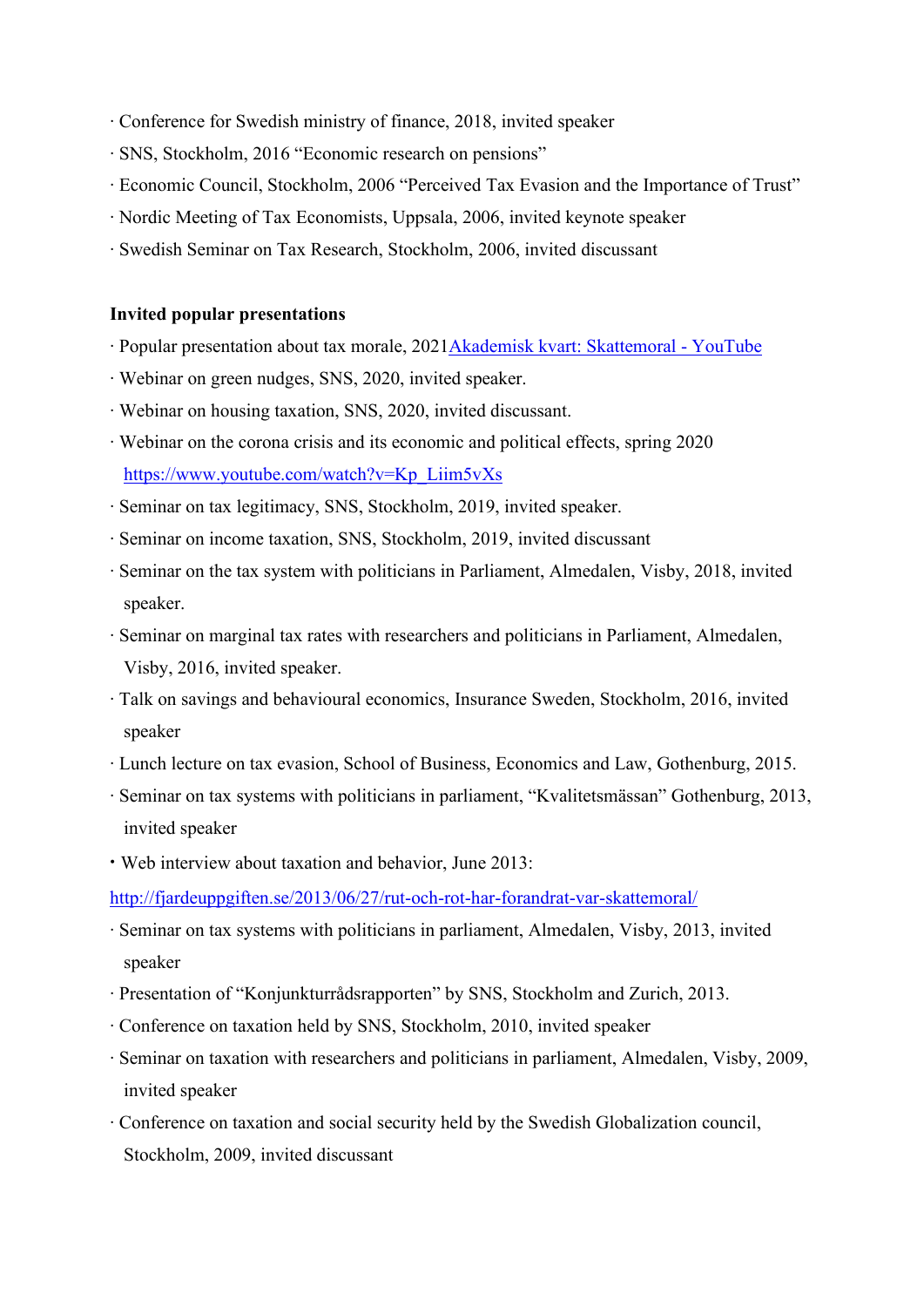∙ Seminar on Attitudes towards taxes with the Swedish Parliament's tax committee, Stockholm, 2007, invited speaker

## **Published and forthcoming peer-reviewed articles**

*Loss aversion and indifference to tax rates – Evidence from tax filing data* (2022) Journal of Economic Behavior & Organization, forthcoming. Joint work with Per Engström and Arnaldur Stefánsson.

*Tax evasion with a conscience* (2022) Journal of Public Economic Theory, 24(1): 5-29. Joint work with Martin Dufwenberg.

*A theoretical framework of decision making explaining the mechanisms of nudging* (2020) Journal of Economic Behavior & Organization 174: 1-12. Joint work with Åsa Löfgren.

*The Evolution of Public Policy Attitudes: Comparing the Mechanisms of Policy Support Across the Stages of a Policy Cycle* (2020) Journal of Public Policy 40(3): 428-448. Joint work with Simon Matti and Sverker Jagers.

*Trust and power as determinants of tax compliance across 44 nations* (2019) Journal of Economic Psychology 74, 102191. Joint work with Larissa Batrancea, Erich Kirchler, and many more.

*Social preferences in childhood and adolescence: A large-scale experiment to estimate primary and secondary motivations*, (2018) Journal of Economic Behavior & Organization 146, 16-30. Joint work with Matthias Sutter, Francesco Fehri, Martin Kocher, Peter Martinsson, and Daniela Rützler.

*Tax compliance and loss aversion* (2015) American Economic Journal: Economic Policy 7(4), 132-164. Joint work with Per Engström, Henry Ohlsson and Annika Persson.

*Endogenous Norm Formation Over the Life Cycle – The Case of Tax Morale* (2012) Economic Analysis and Policy 42(2), 153 – 170. Joint work with Jovan Žamac.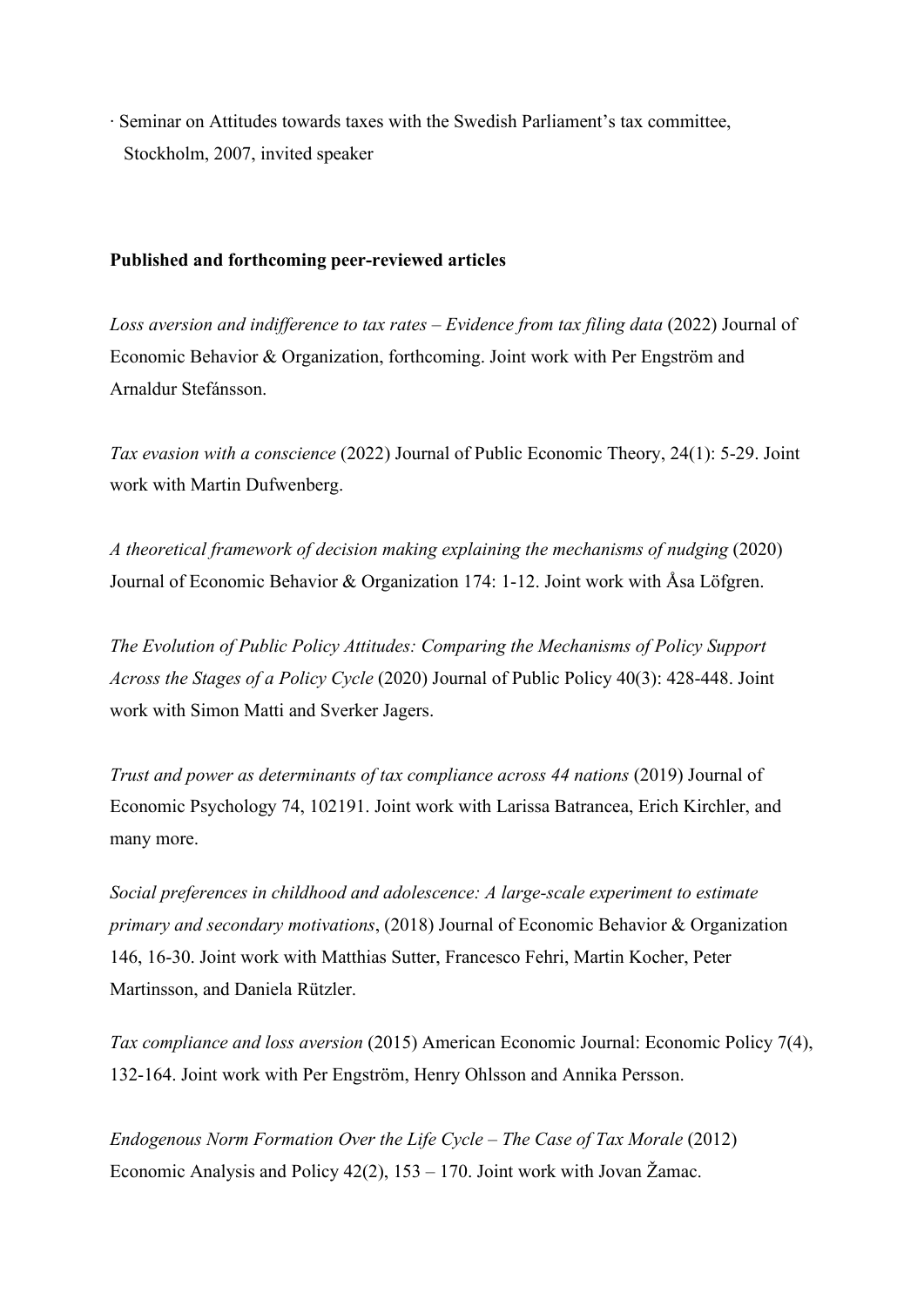*Nature and nurture- The relation between number of siblings and earnings* (2012) Applied Economics Letters 19(8), 759-762. Joint work with Elina Lampi

*The complex attitudes to alcohol taxation*, (2011) Applied Economics, 43(22-24), 3355-3364.

*Bequests, gifts, and education – Links between intergenerational transfers,* (2011) Empirical Economics, 40(2), 343-358. Joint work with Henry Ohlsson

*Social preferences during childhood and the role of gender and age – An experiment in Austria and Sweden*, (2011), Economics Letters, 110(3), 248-251. Joint work with Peter Martinsson, Daniela Rützler, and Matthias Sutter

*Social norms and gift behavior: Theory and evidence from Romania, (2010), European* Economic Review, 54(8), 998-1015. Joint work with Andreea Mitrut

*[Attitudes](http://swopec.hhs.se/gunwpe/abs/gunwpe0234.htm) towards CO2 taxation – Is there an Al Gore effect?* (2010) Applied Economics Letters, 17: 845 – 848, Joint work with Åsa Löfgren

*Money and Success – Sibling and Birth-Order Effects on Positional Concerns,* (2010) Journal of Economic Psychology, 31(1): 131-141. Joint work with Elina Lampi

*Perceived tax evasion and the importance of trust* (2009) Journal of Socio-Economics 38: 238-245. Joint work with Henrik Hammar and Sverker Jagers

*[Puzzling tax attitudes and labels](http://swopec.hhs.se/gunwpe/abs/gunwpe0234.htm)* (2009) Applied Economics Letters, 16: 1809-1812. Joint work with Åsa Löfgren

*Attitudes towards tax levels? A multi-tax comparison,* (2008) Fiscal Studies 29(4): 523-543. Joint work with Henrik Hammar and Sverker Jagers.

*Maximum Fee versus Child Benefit: A Welfare Analysis of Swedish Child-Care Fee Reform*  (2007) International Tax and Public Finance 14:457-480. Joint work with Anna Brink and Roger Wahlberg.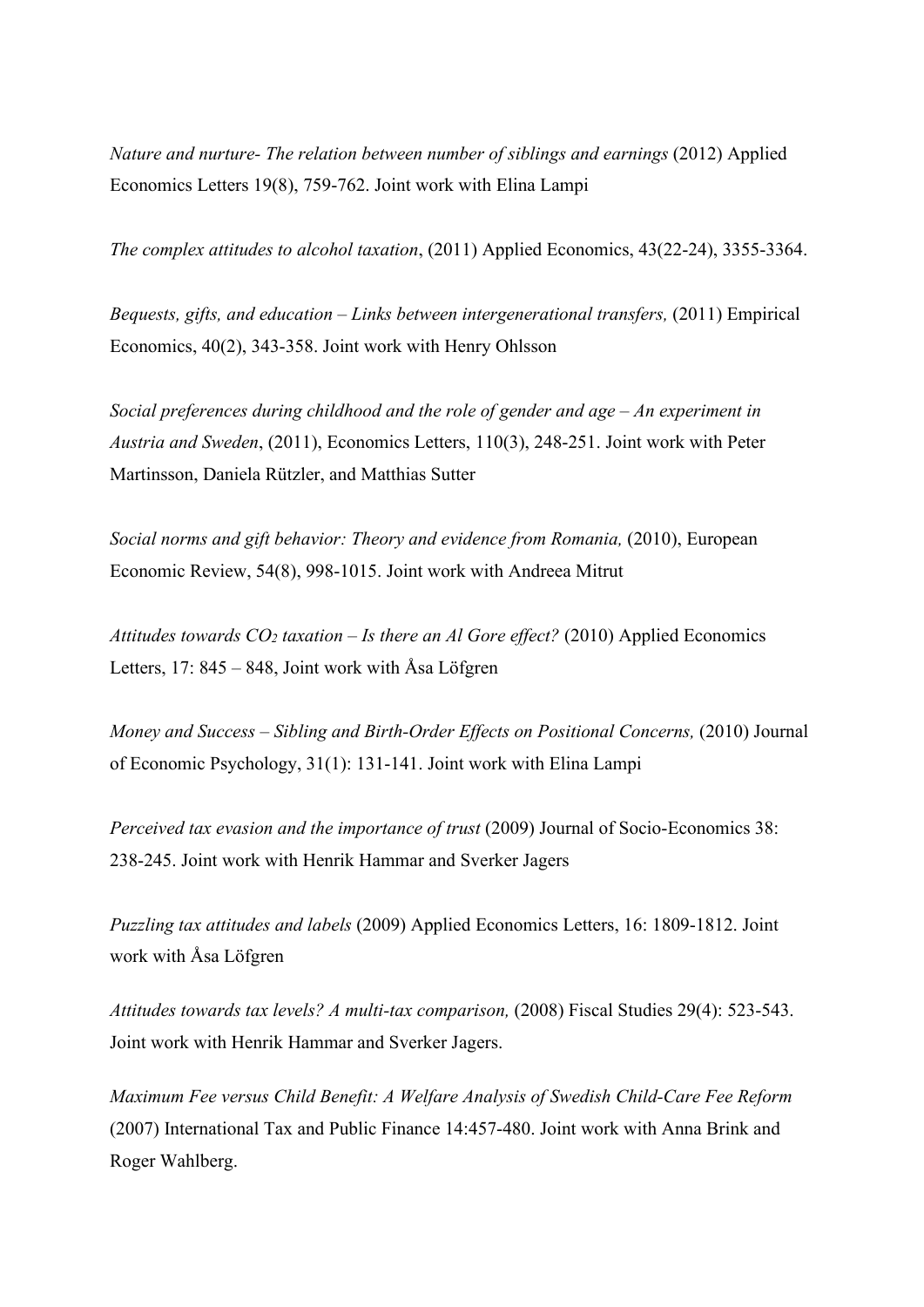*Tax Avoidance and Intra-Family Transfers* (2006) Journal of Public Economics 90:1669- 1680. Joint work with Henry Ohlsson.

*Cohabitation and Marriage in a Risky World* (2004) Review of Economics of the Household, 2: 325-340.

*Is Increased Public Schooling Really a Policy for Equality?- The Role of Within-the- Family Education* (2003) Journal of Public Economics 87:1943-1965.

# **Book chapters**

*Identifying challenges for a sustainable tax policy* (2020) in Brokelind (ed) Tax Sustainability in an EU and International Context, IBFD Publisher. Joint work with Pernilla Rendahl.

*Risk-Taking Middle-Borns: A Study on Risk Preferences and Birth Order* (2012) in Dupont and Renau (eds.) *Siblings – Social Adjustments, Interaction and Family Dynamics*, Nova Science Publishers, New York. Joint work with Elina Lampi.

### **Published works in Swedish**

*Grön nudge som miljöpolitiskt styrmedel (Green nudge as an environmental policy tool)* (2020) Report to SNS. Joint work with Fredrik Carlsson and Åsa Löfgren.

*Skattefusk och skattemoral (Tax evasion and tax morale)* (2019) Ekonomisk Debatt 2019 (4): 80-90.

Legitimitet för skatter på EU-nivå (Legitimacy for taxes on EU level) (2019) Report to SIEPS, Swedish Institute for European Policy Studies.

*De svenska skatterna (The Swedish taxes)* (2017), in Hultkrantz & Österholm (ed) *Marknad & Politik,* Studentlitteratur.

*De svenska skatterna (The Swedish taxes)* (2014), in Hultkrantz & Söderström (ed) *Marknad & Politik,* Studentlitteratur.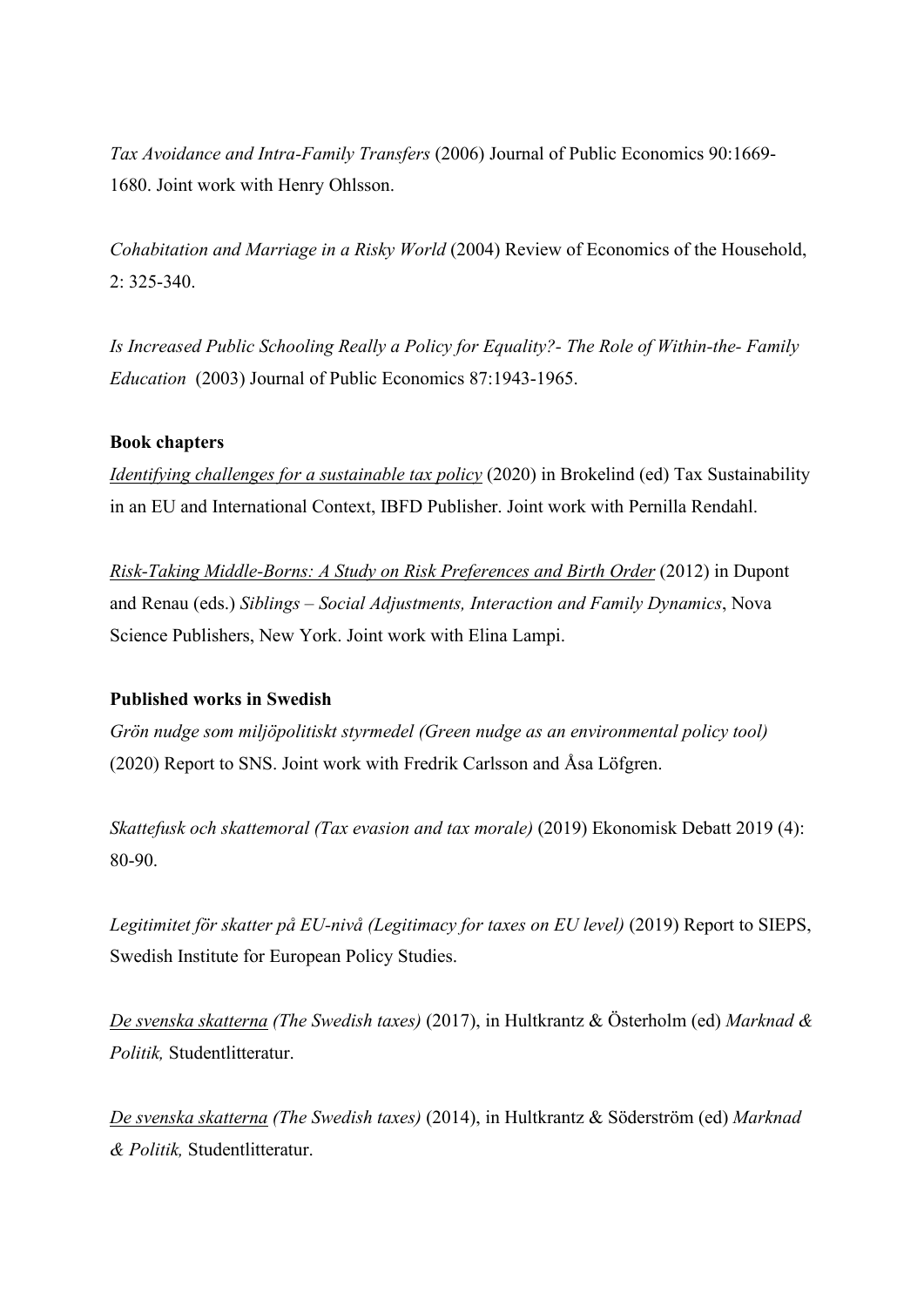*Dags för enkla skatter! (Time for simple taxes!)* (2013) SNS Konjunkturrådsrapport, Joint work with Lennart Flood and Daniel Waldenström.

*Svenska skatters legitimitet i en tid av globalisering* (*The legitimacy of Swedish taxes in a time of globalization*) (2008) Report to the Globalisation Council's taxation group.

*Interdisciplinär antologi lever inte upp till titeln*, (2008). Bokanmälan Ekonomisk Debatt 2008 (5): 63-65.

*[Skatter och skattefusk](http://www.handels.gu.se/%7Eeconknor/skatter%20och%20skattefusk.pdf)* (*Taxes and tax evasion*) in Holmberg & Weibull (ed) *Lyckan kommer, lyckan går, SOM-rapport 36*, Göteborgs universitet, 2005. Joint work with Henrik Hammar and Sverker Jagers.

# **Working Papers (Unpublished)**

- *Nudges and Threats: Soft vs Hard Incentives for Tax Compliance* Working Paper in Economics No. 799 University of Gothenburg (2021) Joint work with Henrik Andersson, Per Engström & Susanna Wanander.
- *Tax Morale and Policy Intervention* Working Paper no. 711, Dept of Economics, University of Gothenburg, 2017.
- *Are Men Really More Overconfident than Women? - A Natural Field Experiment on Exam Behavior* Working Paper no. 461, Dept of Economics, University of Gothenburg, 2010. Joint work with Olof Johansson-Stenman.

# **Interactions with media**

- **∙** P4 (Radio), April 2021, Interview about tax attitudes.
- **∙** SVT Nyheter Väst (TV), May 2018, Interview about income inequality.
- **∙** Uppdrag Granskning (TV), November 2017, Interview about Paradise papers.
- **∙** Studio 1 (Radio), November 2017, Interview about Paradise papers.
- **∙** Göteborgsposten (Newspaper) November 2017, Article about tax morale and Paradise papers: [http://www.gp.se/nyheter/](http://www.gp.se/nyheter/ekonomi/forskare-om-paradisl%C3%A4ckan-d%C3%A4rf%C3%B6r-v%C3%A4cker-det-ilska-bland-svenskarna-1.4802990)ekonomi/forskare-om-paradisl%C3%A4ckan[d%C3%A4rf%C3%B6r-](http://www.gp.se/nyheter/ekonomi/forskare-om-paradisl%C3%A4ckan-d%C3%A4rf%C3%B6r-v%C3%A4cker-det-ilska-bland-svenskarna-1.4802990)v%C3%A4cker-det-ilska-bland-svenskarna-1.4802990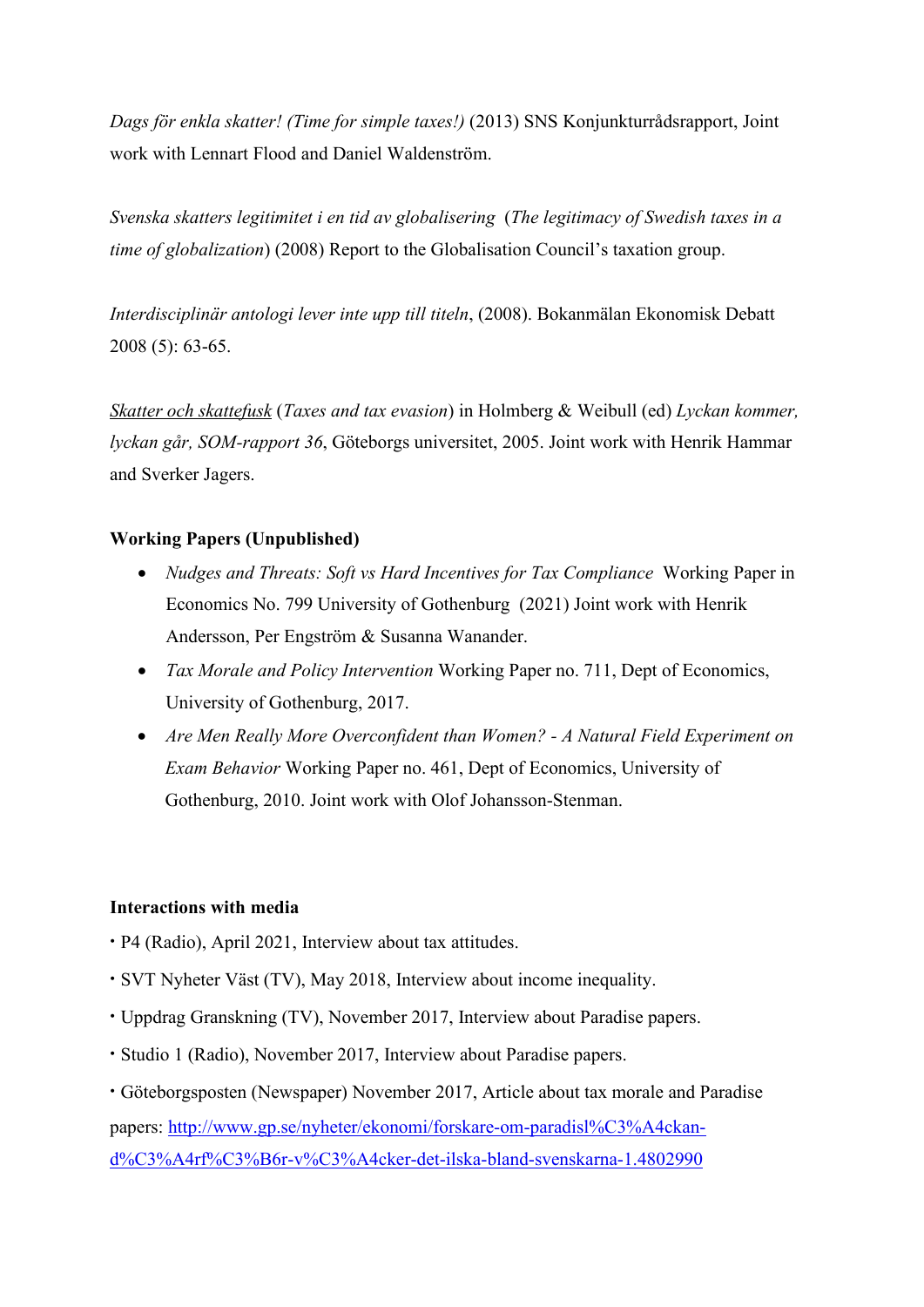- **∙** P4 (Radio), April 2016, Interview about Panama papers.
- **∙** P4 (Radio), April 2015, Interview about tax morale and tax evasion.
- **∙** SR Godmorgon världen (Radio), November 2013, Interview about flat taxes.
- **∙** SVT Forum (TV), November 2013, Broadcasting of the seminar on tax systems: [http://www.svtplay.se/klipp/1631444/kvalitet](http://www.svtplay.se/klipp/1631444/kvalitetsmassan-underbara-skatt)smassan-underbara-skatt
- **∙** SVT 2 Rapport (TV), July 2013, Interview about tax morale.
- **∙** SVT Forum (TV), July 2013, Debate about income inequality.
- **∙** P1 morgon (Radio), April 2013, Interview about tax morale.

**∙** DN debatt (Newspaper, debate article), Jan 2013 "Avskaffa ränteavdragen och sänk inkomstskatten", joint with Lennart Flood and Daniel Waldenström.

- **∙** SVT 2 and SVT24 (TV), Jan. 2013, Broadcasting of the presentation of
- "Konjunkturrådsrapporten" at SNS.
- **∙** SVT 2 and SVT24 (TV), Sept. 2010, Broadcasting of the Seminar on taxes at SNS.
- **∙** Göteborgsposten (Newspaper), Dec. 2008, Article and interview about the legitimacy of taxes.
- **∙** SR Ekot (Radio), Nov. 2008, Interview about the legitimacy of taxes.
- ∙ Eftersnack, TV2 (TV), April 2008, Interview about tax evasion.
- **∙** SVT 24 (TV), Oct. 2007, Broadcasting of the Seminar on Attitudes towards taxes with the Swedish Parliament's tax committee.
- **∙** P1 morgon (Radio), July 2007, Interview about tax systems.
- **∙** GP debatt (Newspaper, debate article), Dec 2006 "Med rätt etikett kan bensinskatten höjas" (With the right label, the petrol tax can be raised), joint with Åsa Löfgren.
- **∙** P1 morgon (Radio), Oct. 2006, Interview about tax evasion.
- **∙** Kunskapskanalen (TV, "Channel of knowledge"), spring 2003, One hour debate on economic aspects of marriage.
- **∙** Vetenskapsradion (Scientific Radio), Sept. 2000, interview about my doctoral thesis.

#### **Miscellaneous**

- ∙ Member of Swedish Tax Authority's Scientific Board 2017 –
- ∙ Member of SNS Scientific Board 2015 –
- ∙ Member of SNS Board of Trustees 2014 –